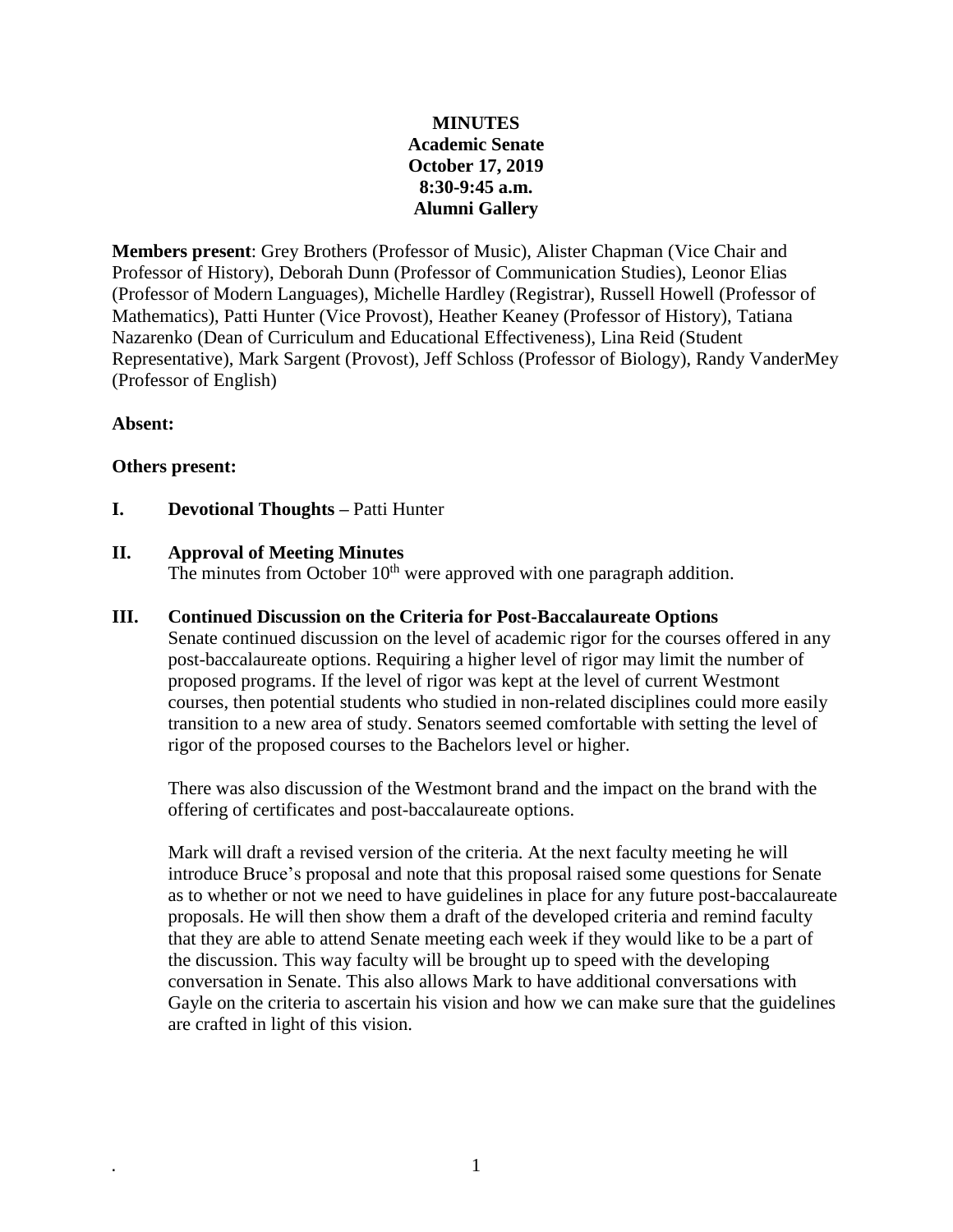## **IV. Continued Discussion on Senate Review of Global Programs**

Patti reviewed the current state of the discussions with Senate. For a number of reasons, a broader perspective on off campus program proposals would be good, especially when considering new proposals, changes to proposal and courses being offered for GE credit.

One Senator would like to see all programs to submit full proposals every time they are offered versus only when something has changed from the prior offering of the program. The rationale is that if something has changed within the program from the prior offering, then the faculty need to address the change in their current proposal. If there were no changes from the prior offering, then it would not be onerous for the faculty member to provide a full proposal as they should have access to their former documents.

Senators asked whether or not the Global Education Committee was still needed with these proposed changes and what the benchmarks would be for approval of programs if this moved forward. Patti indicated that the approval standards would not be changing. She was also not in favor of eliminating the committee at this time.

Senators suggested restructuring the Academic Resources Committee and the Global Education Committee. The Academic Resources Committee could be a separate committee from Senate with former department chairs as members. Since Senate used to be staffed by all of the department chairs, this change would make sense and help to bring back some vitality to the Academic Resource Committee. The Global Education Committee would then become a subset of Academic Senate. The Global Education Committee could take care of most of the business of that committee and would raise issues to the larger Senate body as needed. This would need a handbook change through Faculty Council and Senators were in favor of this idea.

Patti and Mark will work on drafting a revision of the structure for the Academic Resource Committee and the Global Education Committee and bring the draft back to Senate for approval in a future meeting.

**V. Discussion on the Policy for Limiting Course Overlap Between Majors and Minors** Senators discussed the policy limiting curricular overlap between majors and minors. There were a few Senators who would be open to removing the policy entirely.

The proposed policy changes were approved, but Senators would like to continue the discussion to see how many majors would generate concern on the overlap with minors if the entire policy was removed.

Michelle will work to analyze the overlap possibilities between majors and minors. This discussion will be continued in a future meeting.

## **VI. Follow Up Discussion on EB/PSY Request**

There was some discussion on the proposal and how involved both departments and their department members were in its creation. There was appreciation for the interdisciplinary nature of the proposal, versus simply proposing to add additional faculty lines.